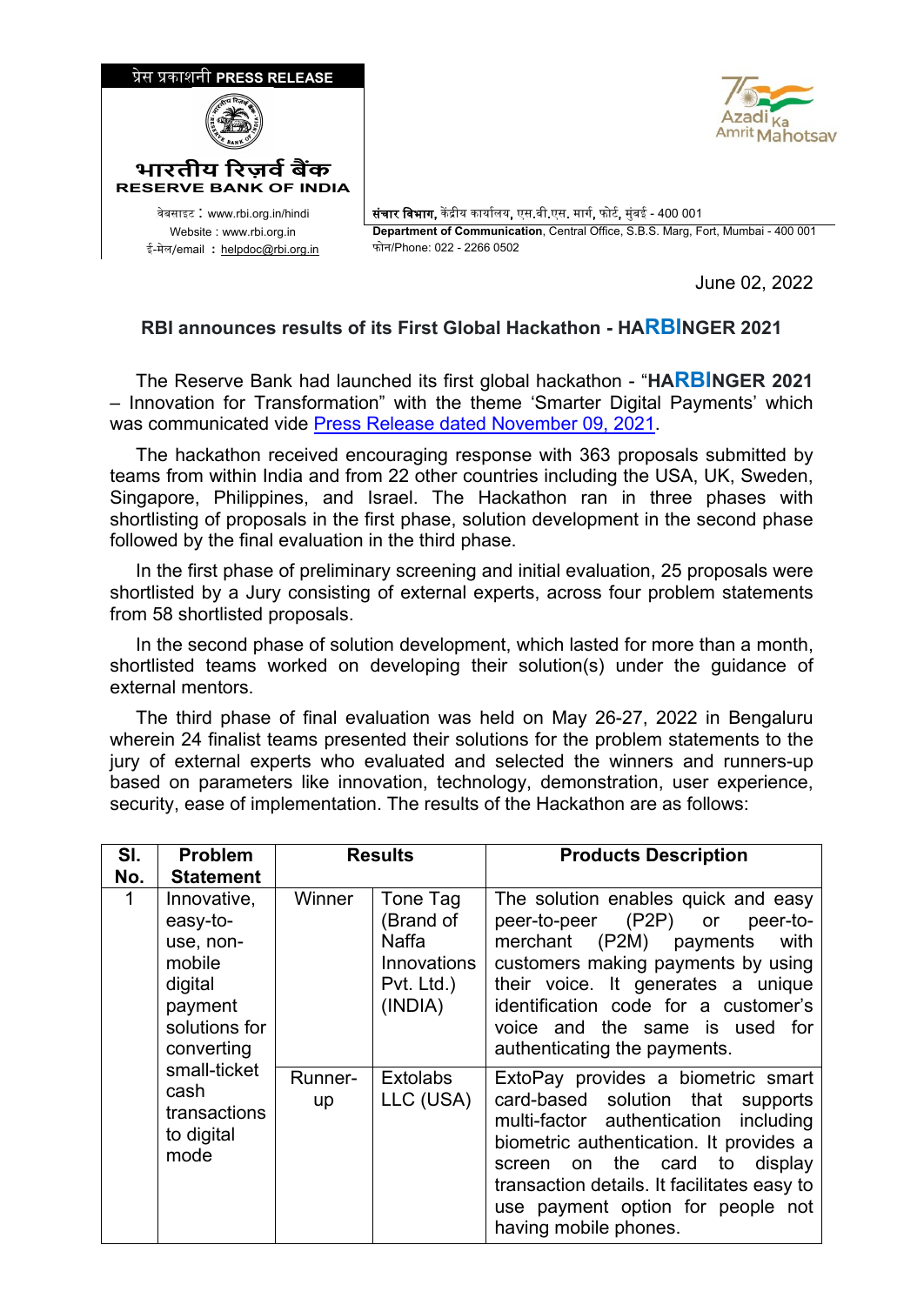| SI.<br>No. | <b>Problem</b><br><b>Statement</b>                                                                                            | <b>Results</b>                 |                                                                                                                   | <b>Products Description</b>                                                                                                                                                                                                                                                                                                                                                                                                                                                                                 |
|------------|-------------------------------------------------------------------------------------------------------------------------------|--------------------------------|-------------------------------------------------------------------------------------------------------------------|-------------------------------------------------------------------------------------------------------------------------------------------------------------------------------------------------------------------------------------------------------------------------------------------------------------------------------------------------------------------------------------------------------------------------------------------------------------------------------------------------------------|
| 2          | Alternate<br>authenticati<br>on<br>mechanism<br>for digital<br>payments                                                       | Winner                         | napID<br>Cybersec<br>Pvt.<br>Ltd.(INDIA)                                                                          | The solution enables a customer to<br>activate/de-activate<br>payment<br>credentials<br>(username,<br>password,<br>card number, etc.) with a click on<br>napID application.                                                                                                                                                                                                                                                                                                                                 |
|            |                                                                                                                               | Joint<br>Runners-<br>up        | 1)<br>neoEYED<br>(USA)                                                                                            | The neoEYED AI algorithm monitors<br>behavioural patterns (typing speed,<br>mouse movement, pattern of holding<br>mobile phone, etc.) to create a digital<br>profile of the user. It generates a<br>"Trust Score" of each transaction<br>based on customer behaviour and<br>matches it with the digital profile to<br>authenticate the transaction.                                                                                                                                                         |
|            |                                                                                                                               |                                | 2) Sperotel<br>Technologi<br>es LLP<br>(INDIA)                                                                    | Sperotel Messaging is an end-to-end<br>encrypted messaging platform that<br>can be used to send secure OTP. On<br>the payment portal, the customer can<br>choose this platform instead of SMS<br>for receiving OTP.                                                                                                                                                                                                                                                                                         |
| 3          | Context-<br>based retail<br>payments<br>to remove<br>the physical<br>act of<br>payment*                                       | Winner                         | Tone Tag<br>(Brand of<br><b>Naffa</b><br>Innovations<br>Pvt. Ltd.)<br>(INDIA)                                     | The solution creates a virtual area<br>inside the store which can be detected<br>by the customer's mobile phone. The<br>customer can select the product/s by<br>just speaking the name of the product.<br>Payments<br>made<br>are<br>automatically/through<br>voice<br>authentication<br>completion<br>on<br>of<br>purchase.                                                                                                                                                                                |
| 4          | Social<br>Media<br>Analysis<br>and<br>Monitoring<br>tool for<br>detection of<br>digital<br>payment<br>fraud and<br>disruption | Winner                         | <b>TrustCheck</b><br>r (INDIA)                                                                                    | <b>TrustCheckr</b><br>provides<br>Al-based<br>solution analysing information from<br>social media platforms to assist in<br>warning customers about potential<br>frauds.                                                                                                                                                                                                                                                                                                                                    |
|            |                                                                                                                               | Joint<br><b>Runners-</b><br>up | 1) Ezetap<br>Mobile<br><b>Solutions</b><br>Pvt. Ltd.<br>(INDIA)<br>2) Lalit<br><b>Kumar</b><br>Pagaria<br>(INDIA) | This solution facilitates social media<br>analytics using predictive analysis,<br>machine learning, sentiment analysis,<br>etc. to provide fraud detection and<br>prevention services.<br>Obsei, the product, is an Al-powered<br>real-time social media analytics tool. It<br>performs<br>sentiment<br>analysis,<br>classification, and provides results in<br>the form of a customisable<br>and<br>programmable dashboard. It can also<br>help understand customer feedback in<br>their native languages. |

\**No Runner-up team selected by the jury*